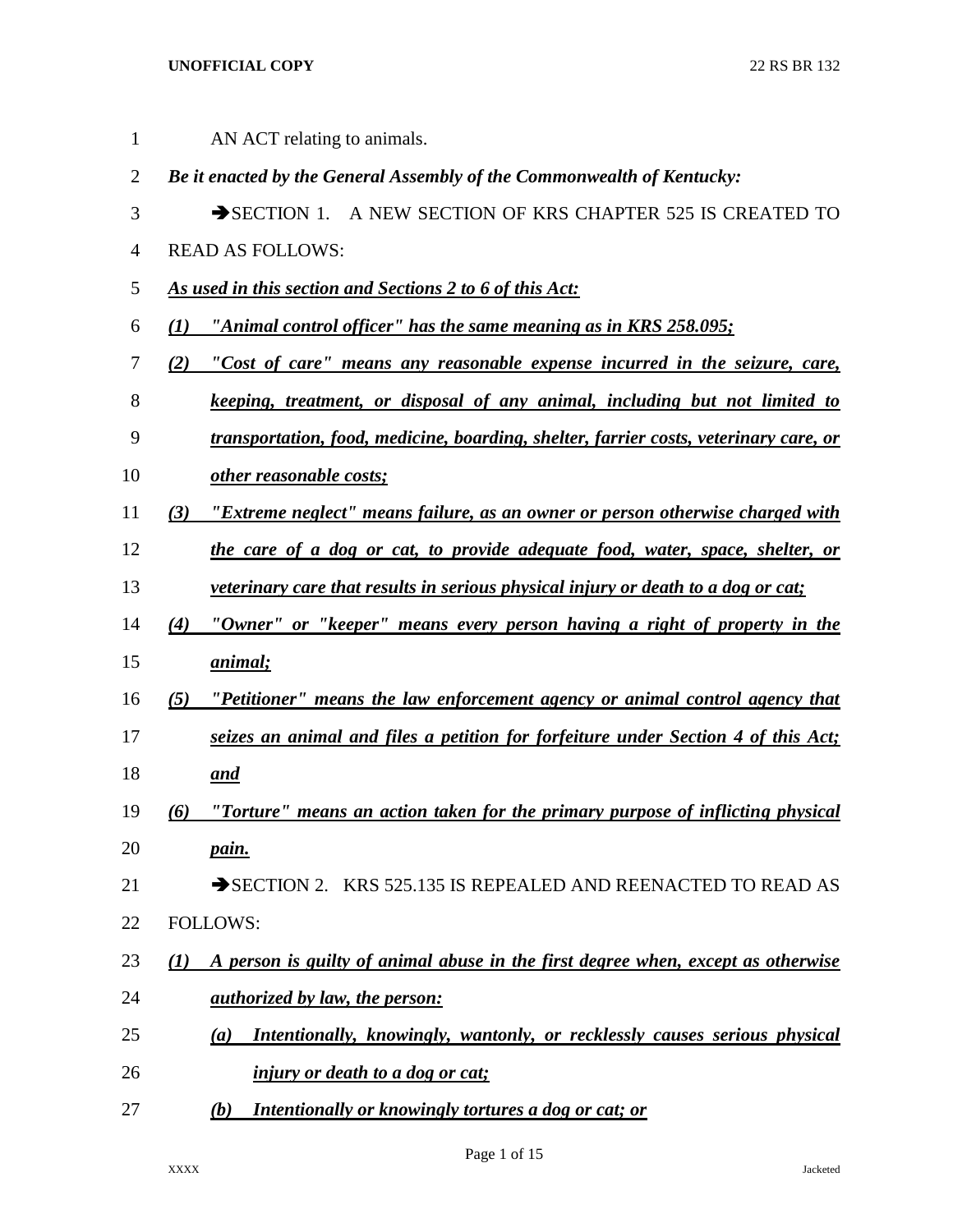| $\mathbf{1}$ |     | (c)<br>Intentionally, knowingly, or recklessly subjects a dog or cat to extreme          |
|--------------|-----|------------------------------------------------------------------------------------------|
| 2            |     | neglect.                                                                                 |
| 3            | (2) | <u>Animal abuse in the first degree is a Class D felony.</u>                             |
| 4            | (3) | In addition to any other punishment, the court may order that a person convicted         |
| 5            |     | of animal abuse in the first degree shall not be released on probation, shock            |
| 6            |     | probation, conditional discharge, or parole until he or she has served at least fifty    |
| 7            |     | <i>percent (50%) of the sentence imposed if the defendant:</i>                           |
| 8            |     | Has previously been convicted of any offense under this section, Sections 3,<br>(a)      |
| 9            |     | <u>7, 8, and 9 of this Act, or the equivalent laws of another jurisdiction;</u>          |
| 10           |     | <u>Committed the animal abuse as part of an incident of domestic violence and</u><br>(b) |
| 11           |     | abuse under KRS Chapter 403 or dating violence and abuse under KRS                       |
| 12           |     | Chapter 456; or                                                                          |
| 13           |     | <u>Knowingly committed the animal abuse in the immediate presence of a</u><br>(c)        |
| 14           |     | minor child. For purposes of this paragraph, a minor child is in the                     |
| 15           |     | <i>immediate presence of animal abuse if the abuse is directly seen or heard by</i>      |
| 16           |     | the minor child.                                                                         |
| 17           | (4) | Each act of torture, abuse, or extreme neglect of a dog or cat under this section        |
| 18           |     | shall constitute a separate offense.                                                     |
| 19           | (5) | Nothing in this section shall apply to the killing or injuring of a dog or cat as part   |
| 20           |     | <u>of:</u>                                                                               |
| 21           |     | Normal and accepted veterinary practices performed by a licensed<br>(a)                  |
| 22           |     | <u>veterinarian;</u>                                                                     |
| 23           |     | Bona fide animal research activities of institutions of higher education, or a<br>(b)    |
| 24           |     | business entity registered with the United States Department of Agriculture              |
| 25           |     | under the Animal Welfare Act or subject to other federal laws governing                  |
| 26           |     | <u>animal research;</u>                                                                  |
| 27           |     | The training or engaging of a dog to accomplish a task or participate in an<br>(c)       |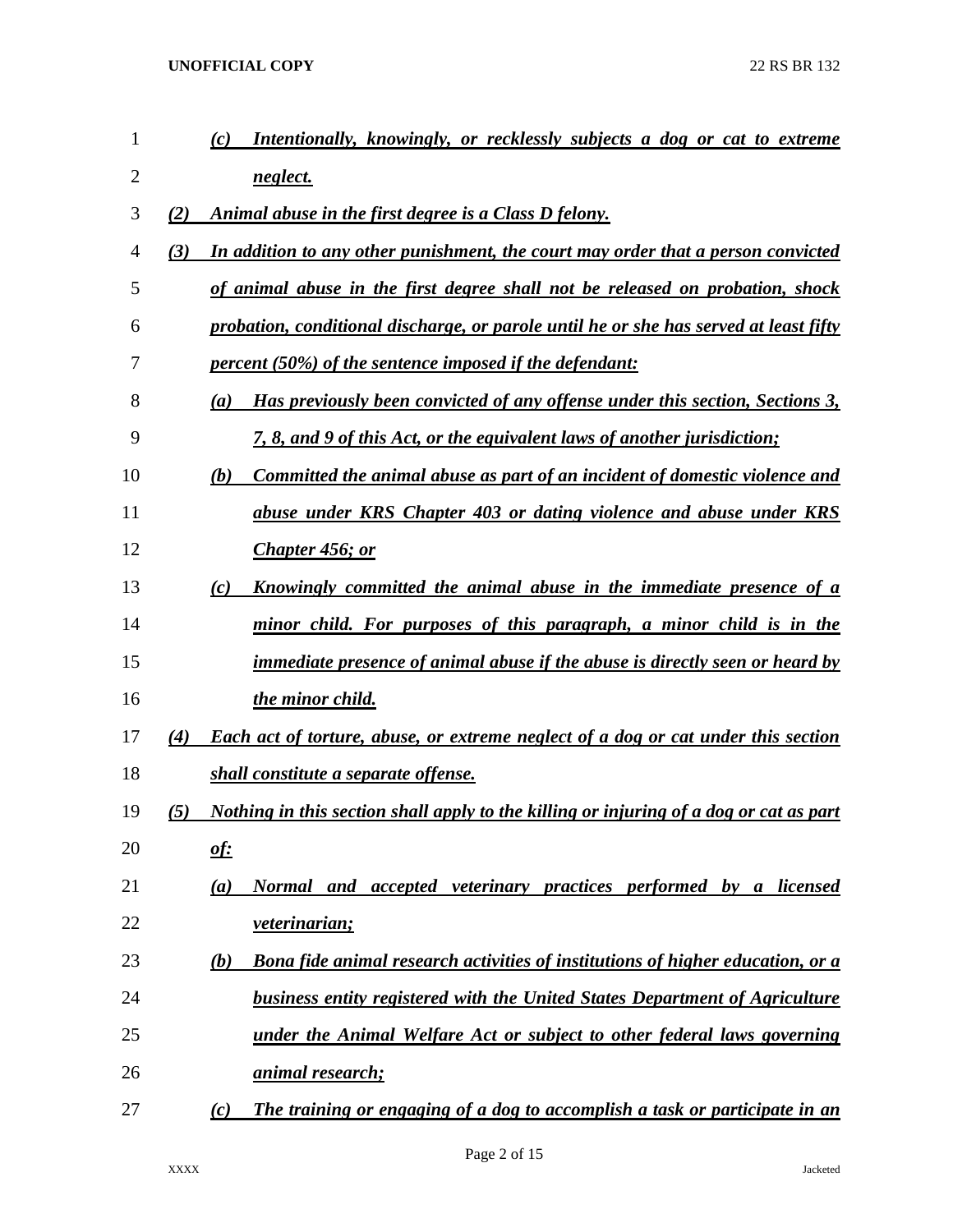| $\mathbf{1}$ | activity or exhibition carried out in accordance with recognized practices                            |
|--------------|-------------------------------------------------------------------------------------------------------|
| 2            | and in a manner which does not adversely affect the health or safety of the                           |
| 3            | $\log$ ; or                                                                                           |
| 4            | The reasonable defense of self, another person, or a domestic animal<br>(d)                           |
| 5            | <i>against an aggressive or diseased dog or cat.</i>                                                  |
| 6            | <u>Nothing in Sections 1 to 6 and Sections 7, 8, and 9 of this Act shall be interpreted</u><br>(6)    |
| 7            | to permit training a dog to fight for pleasure or profit.                                             |
| 8            | SECTION 3. A NEW SECTION OF KRS CHAPTER 525 IS CREATED TO                                             |
| 9            | <b>READ AS FOLLOWS:</b>                                                                               |
| 10           | A person is guilty of animal abuse in the second degree when, except as otherwise<br>$\mathcal{L}(I)$ |
| 11           | <i>authorized by law, the person intentionally, knowingly, or recklessly causes</i>                   |
| 12           | <i>physical injury to a dog or cat.</i>                                                               |
| 13           | Animal abuse in the second degree is a Class A misdemeanor unless the<br>(2)                          |
| 14           | defendant:                                                                                            |
| 15           | Has previously been convicted of any offense under this section, Sections 2,<br>(a)                   |
| 16           | 7, 8, or 9 of this Act, KRS 525.200, 525.205, or the equivalent laws of                               |
| 17           | <i><u>another jurisdiction;</u></i>                                                                   |
| 18           | Commits animal abuse as part of an incident of domestic violence and<br>(b)                           |
| 19           | abuse under KRS Chapter 403 or dating violence and abuse under KRS                                    |
| 20           | Chapter 456; or                                                                                       |
| 21           | Knowingly commits the animal abuse in the immediate presence of a minor<br>(c)                        |
| 22           | child. For purposes of this paragraph, a minor child is in the immediate                              |
| 23           | presence of animal abuse if the abuse is directly seen or heard by the minor                          |
| 24           | child;                                                                                                |
| 25           | in which case it is a Class D felony.                                                                 |
| 26           | Each act of abuse of a dog or cat under this section shall constitute a separate<br>(3)               |
| 27           | offense.                                                                                              |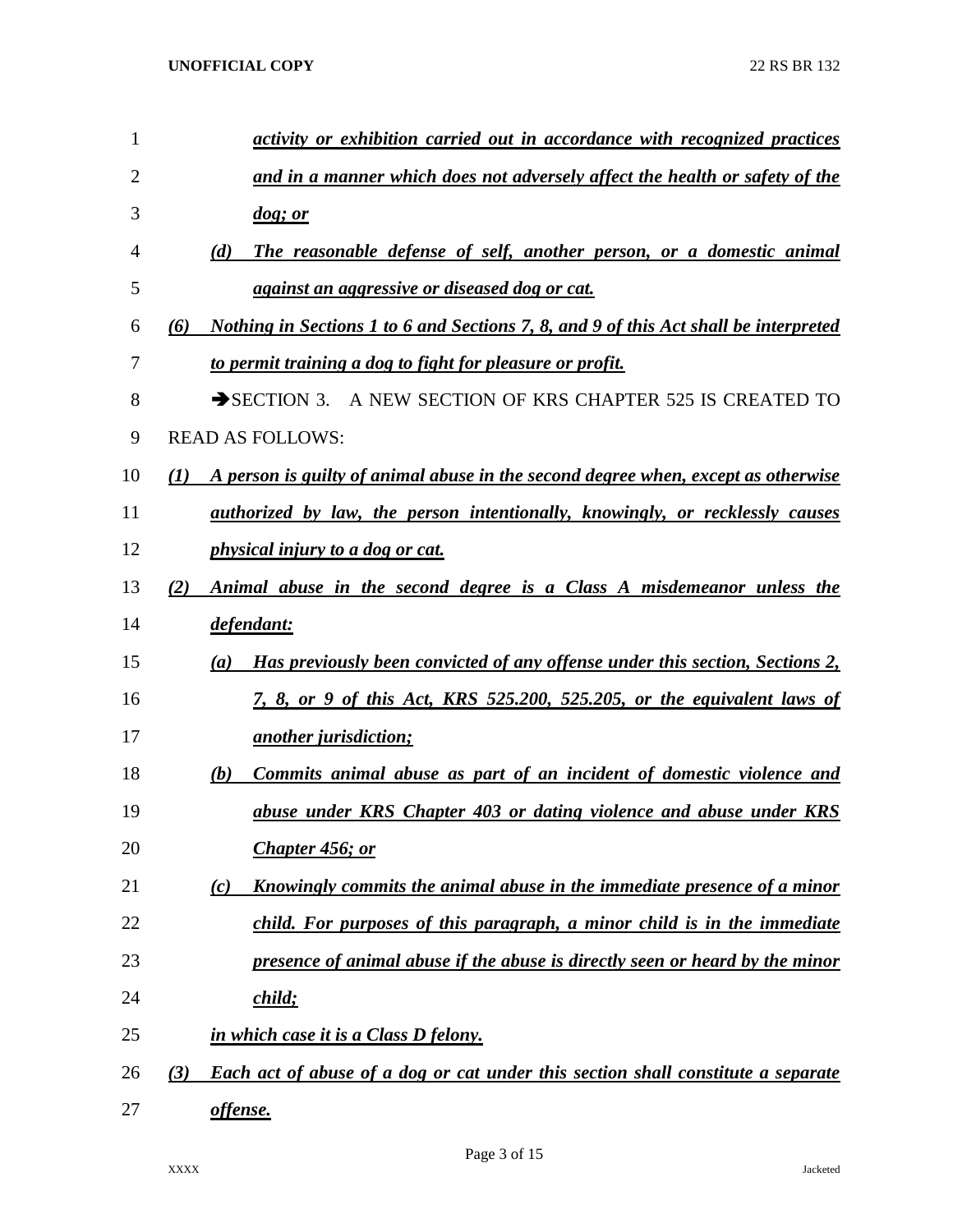| 1              | $\rightarrow$ SECTION 4.<br>A NEW SECTION OF KRS CHAPTER 525 IS CREATED TO                   |
|----------------|----------------------------------------------------------------------------------------------|
| $\overline{2}$ | <b>READ AS FOLLOWS:</b>                                                                      |
| 3              | A peace officer, animal control officer, or law enforcement officer who has<br>(I)           |
| 4              | probable cause to believe there has been a violation of Sections 1 to 6 and                  |
| 5              | Sections 7, 8, and 9 of this Act may seize and take custody of the animal involved.          |
| 6              | If any animal is seized under this section, the owner or keeper of the animal shall<br>(2)   |
| 7              | be liable for the cost of care of the animal.                                                |
| 8              | If any animal is in the custody of a law enforcement agency or animal<br>(3)<br>(a)          |
| 9              | control agency pursuant to this section, the law enforcement agency or                       |
| 10             | animal control agency may, pending the outcome of a criminal action                          |
| 11             | charging a violation identified in subsection $(1)$ of this section, and prior to            |
| 12             | the final disposition of such criminal charge, file a petition in the criminal               |
| 13             | case requesting that the court issue an order forfeiting the animal to the law               |
| 14             | enforcement agency or animal control agency; and                                             |
| 15             | The petitioner shall serve a true copy of the petition upon the defendant. If<br>(b)         |
| 16             | the defendant is not able to be served notice after reasonable effort, the                   |
| 17             | petition shall be conspicuously posted by the petitioner at the premises                     |
| 18             | where the animal was seized.                                                                 |
| 19             | After filing of the petition, the court shall set a hearing date within fourteen (14)<br>(4) |
| 20             | calendar days unless both parties agree otherwise. The owner or keeper of the                |
| 21             | seized animal shall be permitted to hire a licensed veterinarian of his or her               |
| 22             | choosing to examine the animal at a time and place agreed to by the petitioner.              |
| 23             | At the hearing, the petitioner shall have the burden of establishing probable<br>(5)<br>(a)  |
| 24             | cause to believe that the animal was subjected to a violation identified in                  |
| 25             | subsection $(1)$ of this section. A prior finding of probable cause by a judge               |
| 26             | shall create a rebuttable presumption that probable cause exists for the                     |
| 27             | forfeiture proceeding.                                                                       |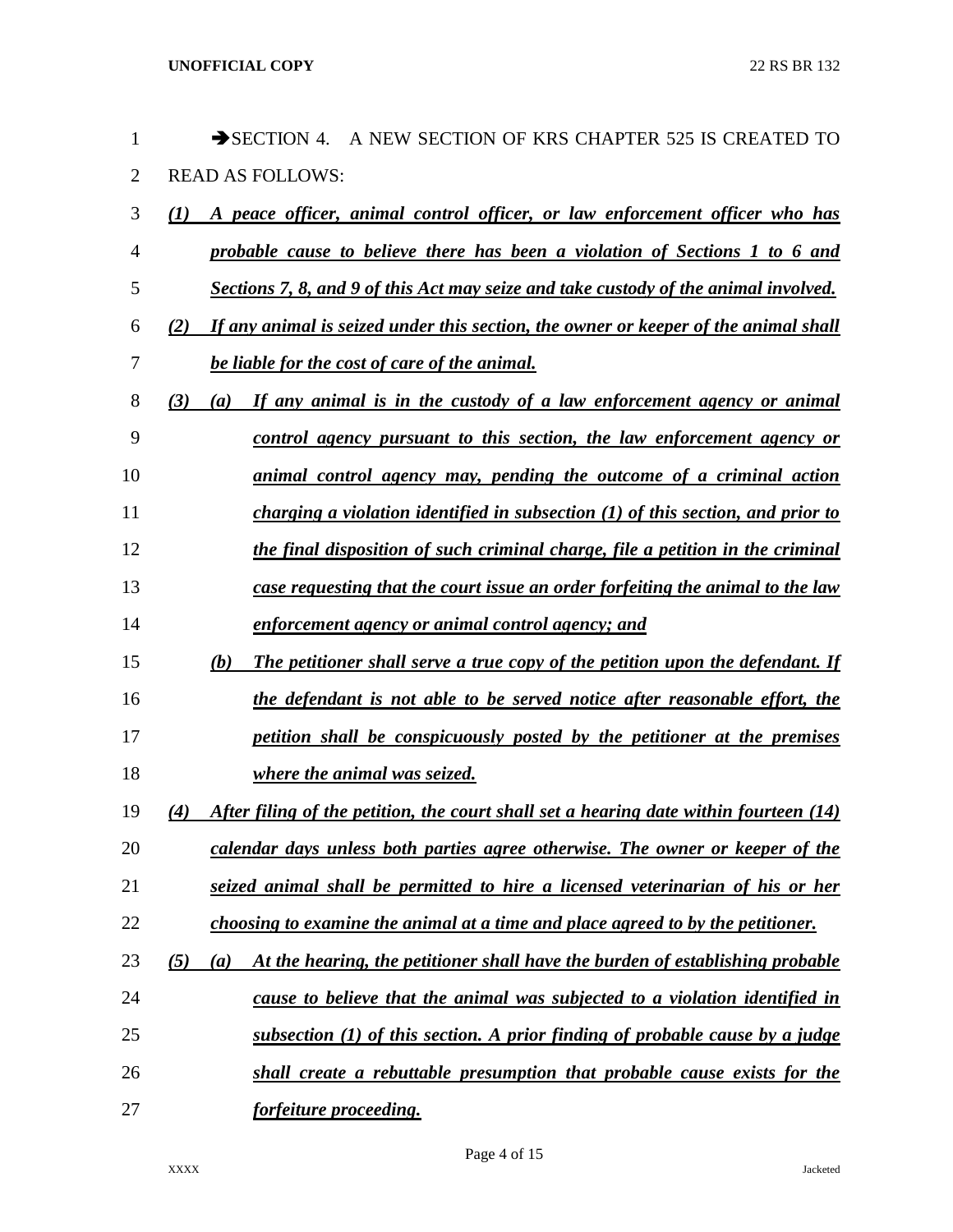| 1              | (b)        | If the court finds that probable cause exists, the court shall order the               |
|----------------|------------|----------------------------------------------------------------------------------------|
| $\overline{2}$ |            | <i>immediate forfeiture of the animal to the petitioner, unless the defendant,</i>     |
| 3              |            | within seventy-two (72) hours after the hearing, posts a security deposit or           |
| 4              |            | bond with the treasurer or chief financial officer of the city or the county           |
| 5              |            | treasurer, in an amount determined by the court to be sufficient to repay all          |
| 6              |            | reasonable costs incurred, and all reasonable costs anticipated to be                  |
| 7              |            | incurred, for the care of the animal for at least thirty (30) days inclusive of        |
| 8              |            | the day of the initial seizure.                                                        |
| 9              | (c)        | If the court finds probable cause does not exist, the animal shall be returned         |
| 10             |            | to the defendant and the defendant shall not be responsible for any costs of           |
| 11             |            | the seizure, care, or treatment, unless the defendant is later found guilty or         |
| 12             |            | pleads guilty in the criminal case.                                                    |
| 13             | (6)<br>(a) | At the end of the thirty (30) days for which expenses are covered by the               |
| 14             |            | security deposit or bond, if the defendant desires to prevent disposition of           |
| 15             |            | the animal, the defendant shall post a new security deposit or bond with the           |
| 16             |            | <u>treasurer or chief financial officer of the city or the county treasurer, which</u> |
| 17             |            | <u>must be received by the expiration of the date of the previous security</u>         |
| 18             |            | deposit or bond. The court may correct, alter, or otherwise adjust the new             |
| 19             |            | security deposit or bond upon a motion made before the expiration date of              |
| 20             |            | the previous security deposit or bond; except however, that no person may              |
| 21             |            | <u>file more than one (1) motion seeking an adjustment to the new security</u>         |
| 22             |            | <u>deposit or bond.</u>                                                                |
| 23             | (b)        | If a security deposit or bond has been posted in accordance with this                  |
| 24             |            | section, the petitioner may draw from that deposit or bond reasonable costs            |
| 25             |            | for keeping and caring for the animal from the date of the seizure to the              |
| 26             |            | date of final disposition of the animal in the criminal action.                        |
| 27             | (c)        | At the end of the time for which expenses are covered by the security deposit          |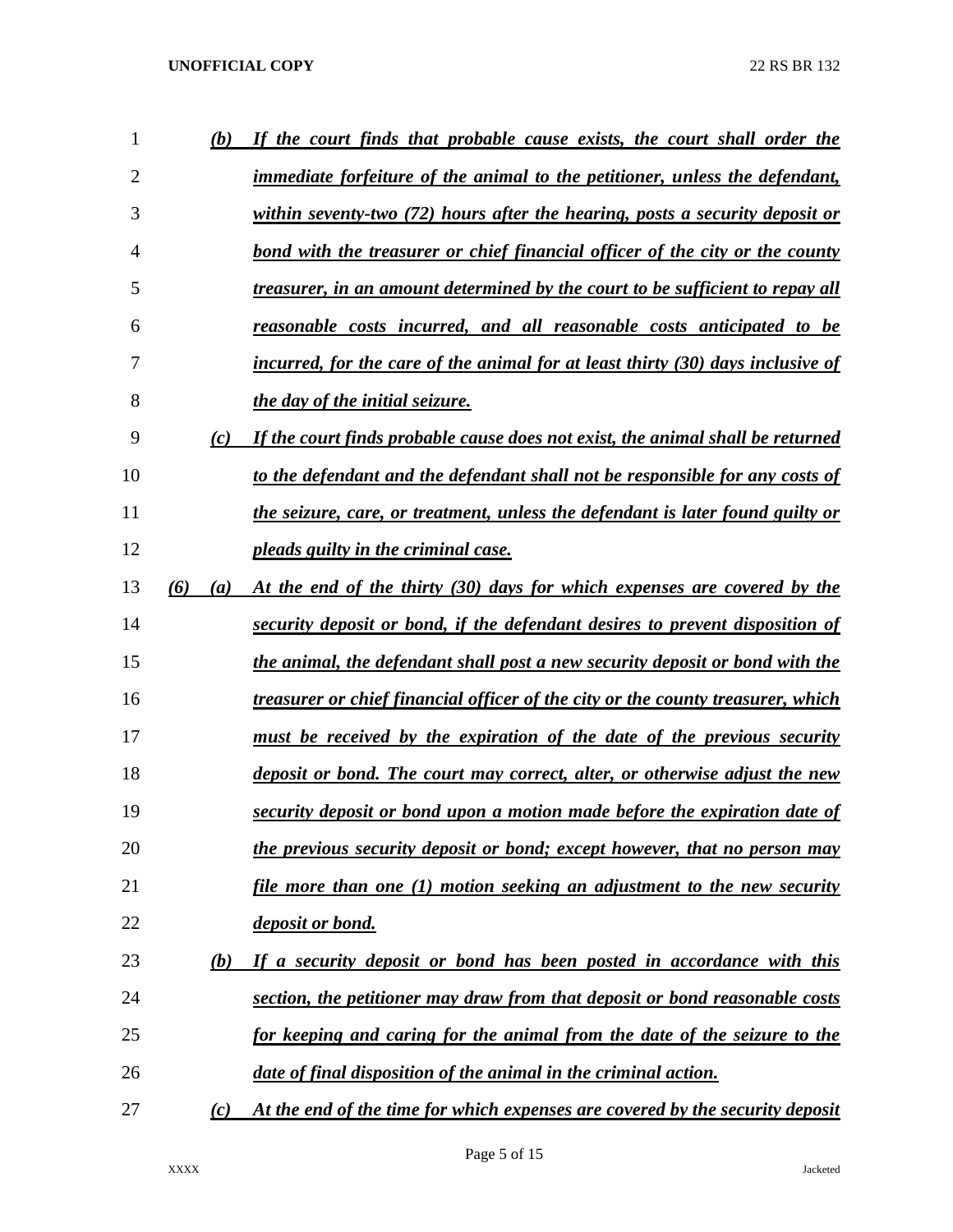| 1  |            | or bond, or if no security deposit or bond has been posted in accordance          |
|----|------------|-----------------------------------------------------------------------------------|
| 2  |            | with this section, the animal shall be deemed abandoned, and the petitioner       |
| 3  |            | may determine the disposition of the animal. The defendant shall be liable        |
| 4  |            | for all unpaid reasonable costs of the care, keeping, or disposal of the          |
| 5  |            | <u>animal.</u>                                                                    |
| 6  | (d)        | <u>Upon resolution of the criminal action, or relinguishment of the animal by</u> |
| 7  |            | the owner or keeper, remaining funds deposited with the municipal or              |
| 8  |            | county treasurer which have not and will not be expended in the care,             |
| 9  |            | keeping, or disposal of the animal shall be remitted to the defendant.            |
| 10 | (e)        | Upon a criminal conviction for any violation of this section, a judge, in         |
| 11 |            | addition to any other penalty, shall in all felony convictions, and may in all    |
| 12 |            | misdemeanor convictions:                                                          |
| 13 |            | <b>Order forfeiture of the seized animal or other animals owned or kept</b>       |
| 14 |            | by the defendant;                                                                 |
| 15 |            | Order restitution for reasonable unpaid cost of care of the seized<br>2.          |
| 16 |            | <i>animal</i> ;                                                                   |
| 17 |            | <b>Prohibit the defendant from having future possession or custody of</b><br>3.   |
| 18 |            | any animal for a period of time the court deems reasonable and                    |
| 19 |            | appropriate; and                                                                  |
| 20 |            | <b>Impose any other reasonable restrictions on the defendant's custody,</b><br>4. |
| 21 |            | control, or unsupervised access to animals as the court deems                     |
| 22 |            | necessary for the protection of animals.                                          |
| 23 | (7)<br>(a) | A law enforcement agency or animal control agency that seizes an animal           |
| 24 |            | pursuant to subsection $(1)$ of this section may transfer the animal into the     |
| 25 |            | possession of a shelter or other animal care organization for purposes of         |
| 26 |            | providing care and shelter to the animal. If such a transfer is made, the law     |
| 27 |            | enforcement agency or animal control agency that seized the animal shall          |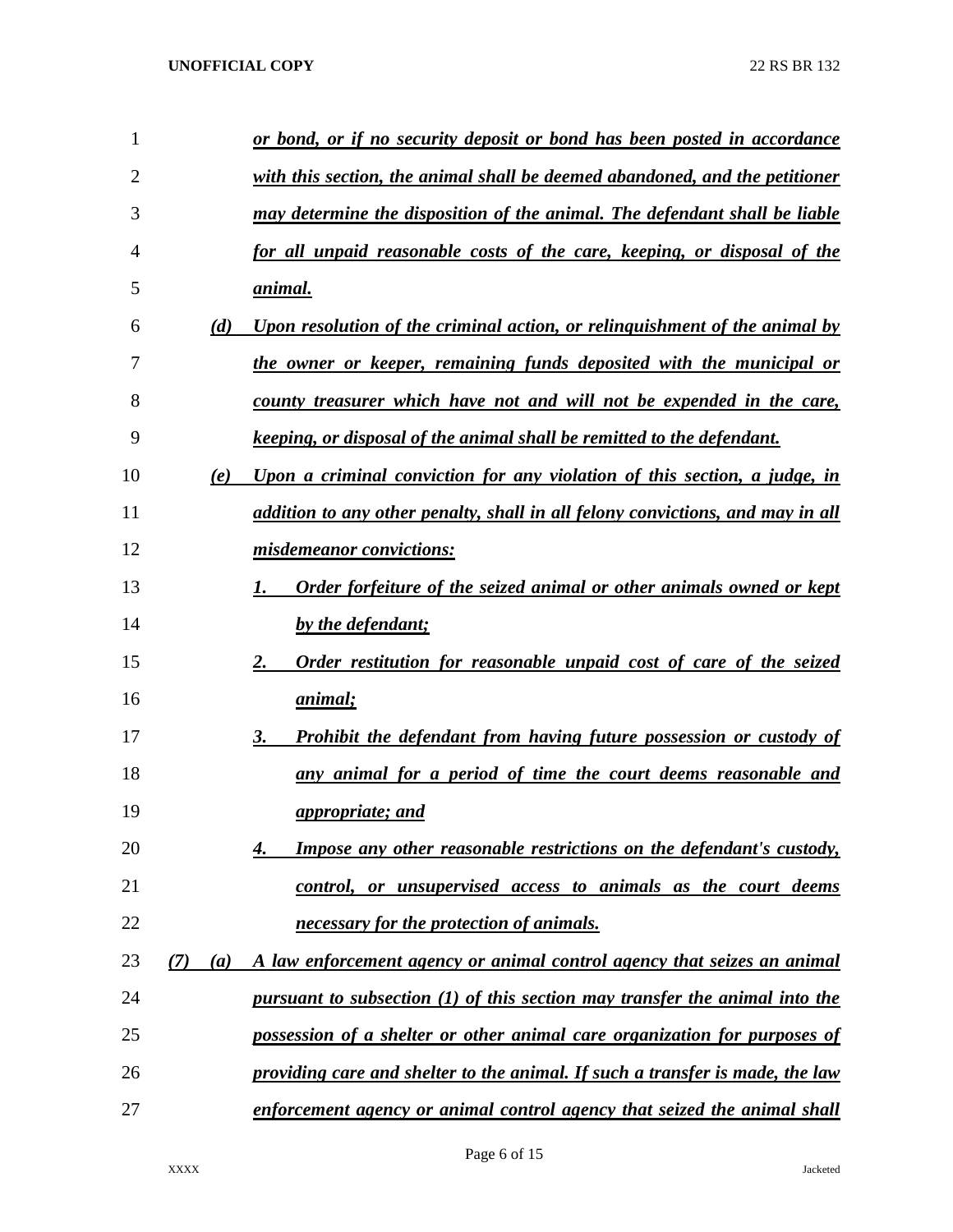| $\mathbf{1}$   |            | retain custody of the animal while the animal is in the possession of a        |
|----------------|------------|--------------------------------------------------------------------------------|
| $\overline{2}$ |            | shelter or animal care organization.                                           |
| 3              | (b)        | Any law enforcement agency, animal control agency, or designated shelter       |
| 4              |            | or animal care organization holding an animal pursuant to this section         |
| 5              |            | shall be immune from liability related to its care and possession of the       |
| 6              |            | animal. Immunity shall not extend to any person or organization acting in      |
| 7              |            | <b>bad faith or in violation of the law.</b>                                   |
| 8              | (8)<br>(a) | No seized animal shall be released, adopted, or disposed of if law             |
| 9              |            | enforcement or a prosecutor's office is holding the animal as evidence in an   |
| 10             |            | <u>ongoing criminal proceeding, unless otherwise agreed upon by the</u>        |
| 11             |            | prosecutor's office and the defendant.                                         |
| 12             | (b)        | Notwithstanding any other provision of this section, if, in the written        |
| 13             |            | determination of a licensed veterinarian, the seized animal is experiencing    |
| 14             |            | extreme pain or suffering, or is severely injured or diseased, and is not      |
| 15             |            | likely to recover, the law enforcement agency or animal control agency with    |
| 16             |            | custody of the animal may have the animal euthanized.                          |
| 17             | (9)<br>(a) | No proceeding under this section shall be used as a basis for a continuance    |
| 18             |            | or to delay the criminal case, nor shall proceedings in the criminal case,     |
| 19             |            | other than dismissal, be used as a basis to delay or continue the forfeiture   |
| 20             |            | proceeding as provided for in this section.                                    |
| 21             | (b)        | Proceedings under this section are of a civil nature and governed by the       |
| 22             |            | Kentucky Rules of Civil Procedure except as to limitations upon the            |
| 23             |            | discovery process. All discovery requests shall be granted only under the      |
| 24             |            | authority of the court. The court shall authorize discovery with the intent to |
| 25             |            | provide the necessary information relating directly to the evidence for the    |
| 26             |            | probable cause proceeding under subsection (5) of this section. In no event    |
| 27             |            | shall the discovery mechanisms be used to unreasonably burden the              |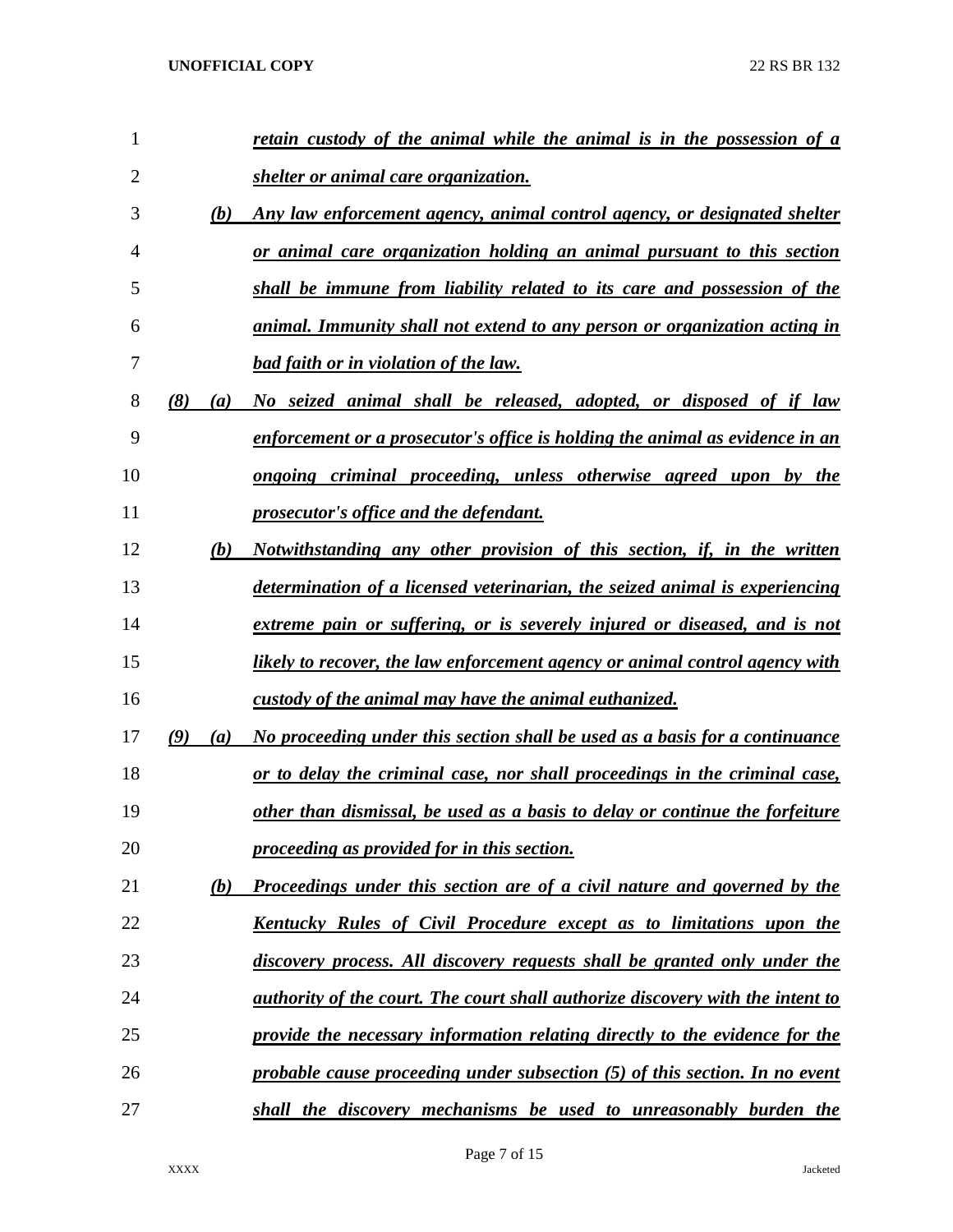| 1  | opposing party. Discovery mechanisms shall not include the deposition of                            |
|----|-----------------------------------------------------------------------------------------------------|
| 2  | <u>any party, witness, or representative, the use of interrogatories, or the</u>                    |
| 3  | demand to inspect any records outside of the immediate reports and                                  |
| 4  | financial accountings for the animal in question.                                                   |
| 5  | SECTION 5. A NEW SECTION OF KRS CHAPTER 525 IS CREATED TO                                           |
| 6  | <b>READ AS FOLLOWS:</b>                                                                             |
| 7  | A person who enters the passenger compartment of a car or truck for the purpose<br>$\mathcal{L}(I)$ |
| 8  | of removing a dog or cat shall be immune from civil liability for any resulting                     |
| 9  | <u>damage to the passenger car or truck if the person:</u>                                          |
| 10 | Makes a reasonable effort to locate the owner or other person<br>(a)<br>1.                          |
| 11 | responsible for the dog or cat;                                                                     |
| 12 | Contacts local law enforcement, the local fire department, local<br><u>2.</u>                       |
| 13 | <u>animal control officers, or a 911 emergency telephone service; and</u>                           |
| 14 | Has reason to believe, based on the circumstances at the time,<br>3.                                |
| 15 | including but not limited to the person's observations and perceptions,                             |
| 16 | that the dog or cat is in immediate danger of death if not removed                                  |
| 17 | <u>from the passenger car or truck before emergency responders can</u>                              |
| 18 | <u>arrive;</u>                                                                                      |
| 19 | Uses no more force to enter the passenger car or truck and remove the dog<br>(b)                    |
| 20 | or cat than is reasonably necessary under the circumstances; and                                    |
| 21 | Remains with the dog or cat in a safe location, out of the elements but<br>(c)<br>1.                |
| 22 | <u>reasonably close to the passenger car or truck, until law enforcement,</u>                       |
| 23 | firefighters, animal control officers, or other emergency responders                                |
| 24 | <u>arrive; or</u>                                                                                   |
| 25 | <b>Reasonably determines that emergency conditions require leaving the</b><br><u>2.</u>             |
| 26 | scene with the animal, and places written notice on the passenger car                               |
| 27 | or truck containing:                                                                                |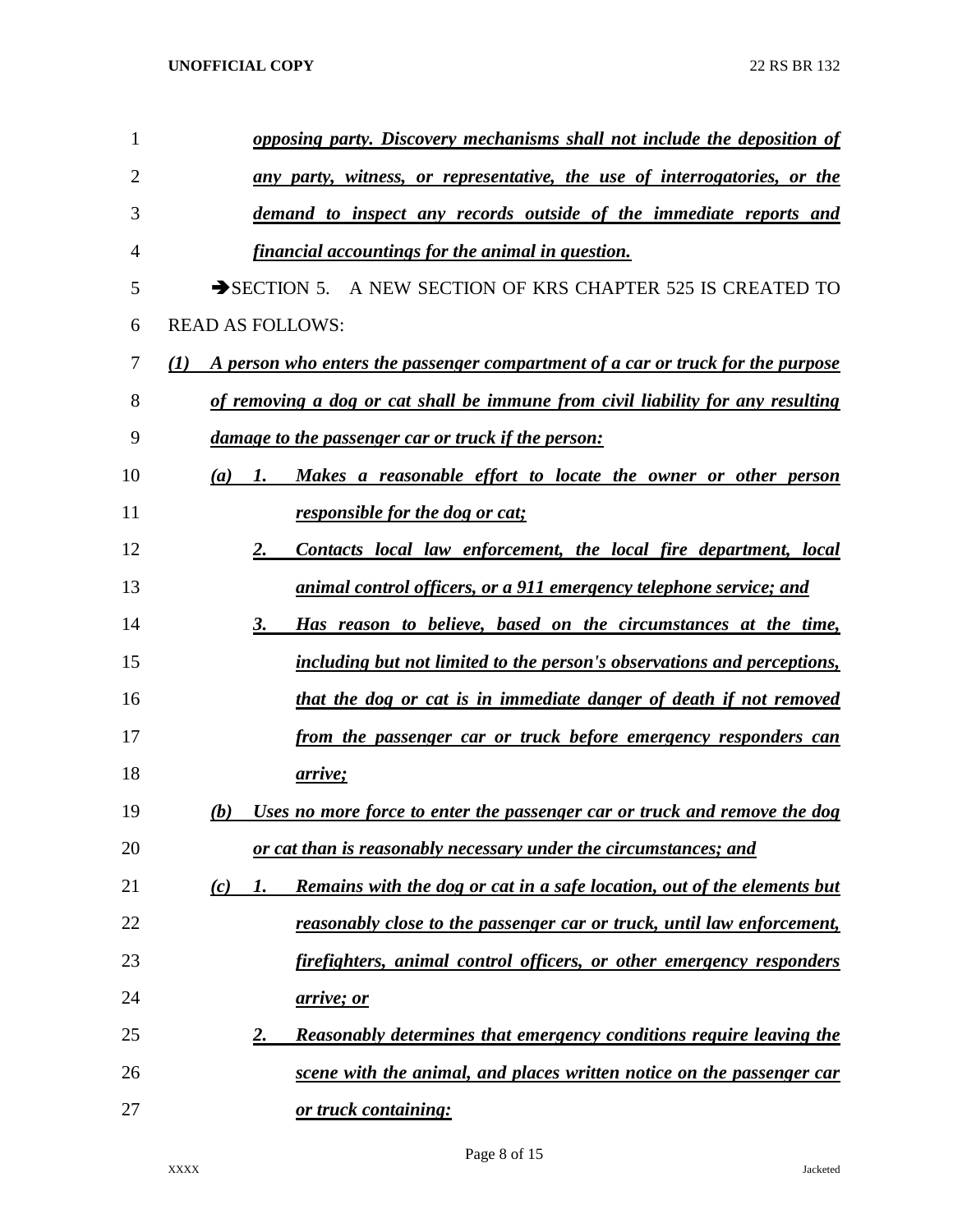| $\mathbf{1}$   |     | The person's contact information;<br>$\mathbf{a}$ .                                            |
|----------------|-----|------------------------------------------------------------------------------------------------|
| $\overline{2}$ |     | <b>The reason entry into the passenger car or truck was made;</b><br>$\mathbf{b}$ .            |
| 3              |     | <b>The location of the dog or cat; and</b><br>$\mathbf{c}$ .                                   |
| 4              |     | $\boldsymbol{d}$ .<br>Notice that authorities have been contacted, and specifically            |
| 5              |     | <u>which law enforcement agency or emergency services were</u>                                 |
| 6              |     | <u>contacted.</u>                                                                              |
| 7              | (2) | This section shall not limit a person's immunity from civil liability or defenses              |
| 8              |     | established under any other section of the Kentucky Revised Statutes, available at             |
| 9              |     | common law, or if the person is acting in bad faith.                                           |
| 10             |     | SECTION 6. A NEW SECTION OF KRS CHAPTER 525 IS CREATED TO                                      |
| 11             |     | <b>READ AS FOLLOWS:</b>                                                                        |
| 12             |     | <b>The provisions of Section 4 of this Act shall apply equally to any offspring born to an</b> |
| 13             |     | <u>animal held in custody in accordance with Sections 1 to 6 and Sections 7, 8, and 9 of</u>   |
| 14             |     | <u>this Act when that animal was pregnant at the time of seizure.</u>                          |
| 15             |     | Section 7. KRS 525.125 is amended to read as follows:                                          |
| 16             | (1) | As used in this section:                                                                       |
| 17             |     | "Dog" means a domesticated canid of the genus canis lupus familiaris; and<br>(a)               |
| 18             |     | "Dog fight" or "dog fighting" means any event that involves a fight conducted<br>(b)           |
| 19             |     | or to be conducted between at least two (2) dogs for purposes of sport,                        |
| 20             |     | wagering, or entertainment, except that the term "dog fight" or "dog fighting"                 |
| 21             |     | shall not be deemed to include any activity the purpose of which involves the                  |
| 22             |     | use of one $(1)$ or more dogs in hunting or taking another animal.                             |
| 23             | (2) | The following persons are guilty of cruelty to animals in the first degree:                    |
| 24             |     | Whenever a dog is knowingly caused to dog fight for pleasure or profit:<br>(a)                 |
| 25             |     | 1.<br>The owner of the dog;                                                                    |
| 26             |     | 2.<br>The owner of the property on which the fight is conducted if the owner                   |
| 27             |     | knows of the dog fight; and                                                                    |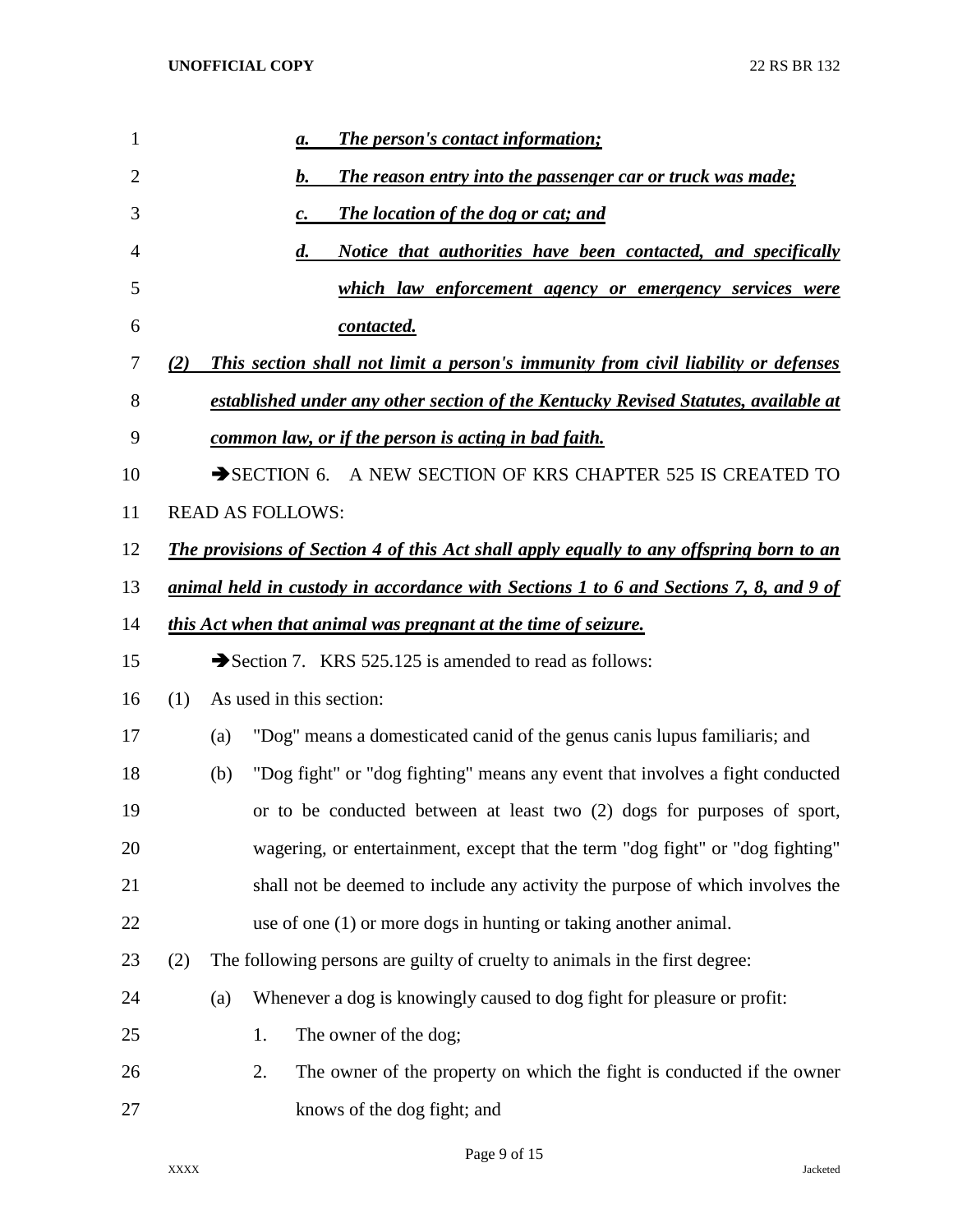| $\mathbf{1}$   |     | 3.<br>Anyone who participates in the organization of the dog fight; and                 |
|----------------|-----|-----------------------------------------------------------------------------------------|
| $\overline{2}$ |     | Any person who knowingly owns, possesses, keeps, trains, sells, or otherwise<br>(b)     |
| 3              |     | transfers a dog for the purpose of dog fighting.                                        |
| $\overline{4}$ | (3) | Activities of dogs engaged in hunting, field trials, dog training, and other activities |
| 5              |     | authorized either by a hunting license or by the Department of Fish and Wildlife        |
| 6              |     | Resources shall not constitute a violation of this section.                             |
| 7              | (4) | Activities of dogs engaged in working or guarding livestock shall not constitute a      |
| 8              |     | violation of this section.                                                              |
| 9              | (5) | Cruelty to animals in the first degree is a Class D felony.                             |
| 10             | (6) | A peace officer or animal control officer who has probable cause to believe there       |
| 11             |     | has been a violation of this section shall seize and take custody of the animal         |
| 12             |     | <i>involved pursuant to Section 4 of this Act.</i>                                      |
| 13             | (7) | Upon a criminal conviction for cruelty to animals in the first degree, the court, in    |
| 14             |     | <i>addition to any other penalty, shall:</i>                                            |
| 15             |     | Order forfeiture of any animal seized under Section 4 of this Act, including<br>(a)     |
| 16             |     | other animals owned or kept by the defendant;                                           |
| 17             |     | Order restitution for reasonable unpaid costs of care for an animal seized<br>(b)       |
| 18             |     | <u>under Section 4 of this Act;</u>                                                     |
| 19             |     | Prohibit the defendant from having future possession or custody of any<br>(c)           |
| 20             |     | animal for a period of time the court deems reasonable and appropriate;                 |
| 21             |     | <u>and</u>                                                                              |
| 22             |     | <b>Impose any other reasonable restrictions on the defendant's custody,</b><br>(d)      |
| 23             |     | control, or unsupervised access to animals as the court deems necessary for             |
| 24             |     | the protection of the animals.                                                          |
| 25             |     | Section 8. KRS 525.130 is amended to read as follows:                                   |
| 26             | (1) | A person is guilty of cruelty to animals in the second degree when except as            |
| 27             |     | authorized by law he <b>or she</b> intentionally or wantonly:                           |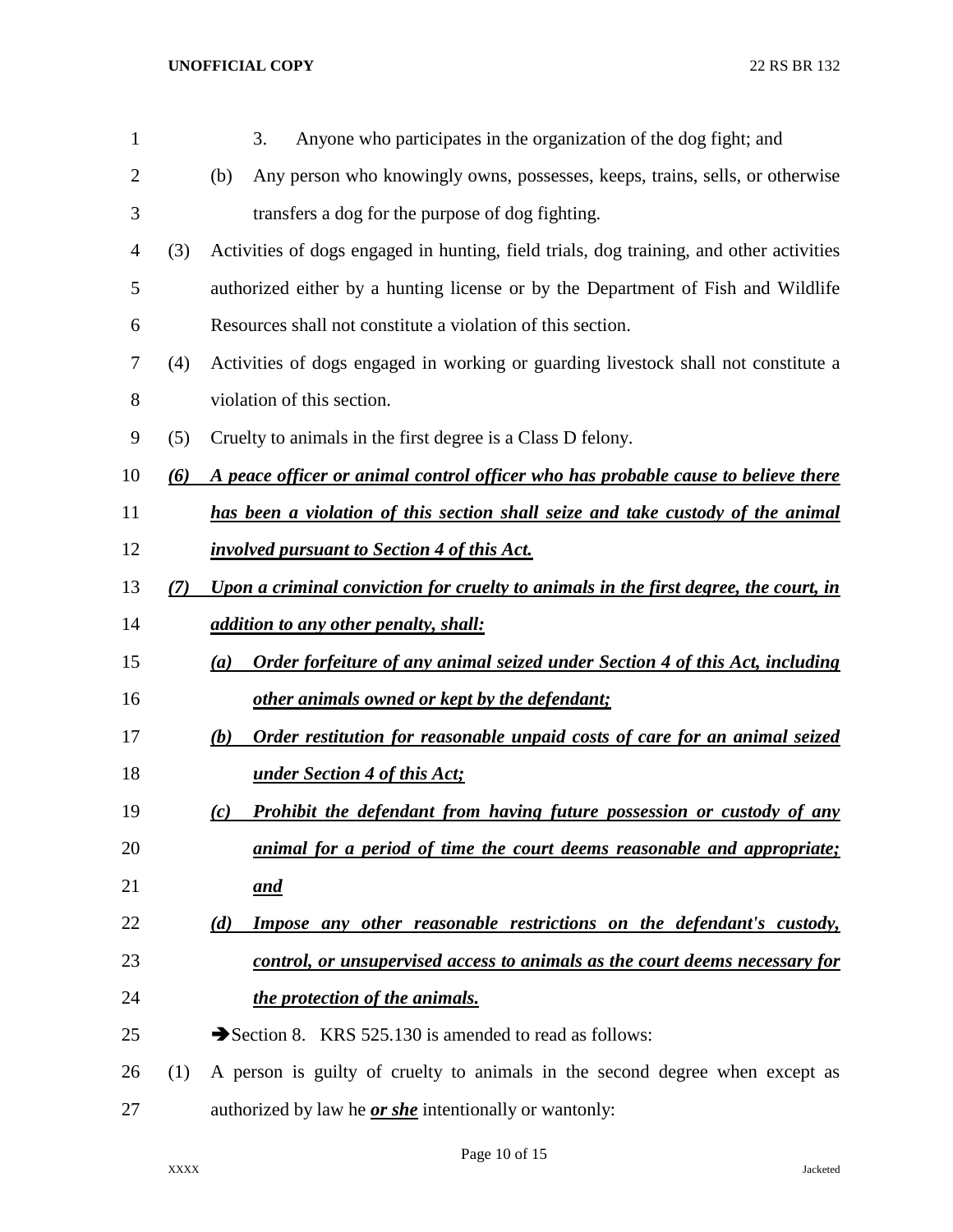| $\mathbf{1}$   |     | (a) | Subjects any animal to or causes cruel or injurious mistreatment through                  |
|----------------|-----|-----|-------------------------------------------------------------------------------------------|
| $\overline{2}$ |     |     | <i>abuse</i> , abandonment, <i>participating</i> [participates] other than as provided in |
| 3              |     |     | KRS 525.125 in causing it to fight for pleasure or profit (including, but not             |
| 4              |     |     | limited to being a spectator or vendor at an event where a four (4) legged                |
| 5              |     |     | animal is caused to fight for pleasure or profit), mutilation, beating, torturing         |
| 6              |     |     | any animal other than a dog or cat, tormenting, failing to provide adequate               |
| 7              |     |     | food, drink, space, or health care, or by any other means;                                |
| 8              |     | (b) | Subjects any animal in his custody to cruel neglect; or                                   |
| 9              |     | (c) | Kills any animal other than a <i>dog or cat</i> [domestic animal killed] by poisoning.    |
| 10             |     |     | [This paragraph shall not apply to intentional poisoning of a dog or cat.                 |
| 11             |     |     | Intentional poisoning of a dog or cat shall constitute a violation of this                |
| 12             |     |     | section.                                                                                  |
| 13             | (2) |     | Nothing in this section shall apply to the killing of animals:                            |
| 14             |     | (a) | Pursuant to a license to hunt, fish, or trap;                                             |
| 15             |     | (b) | Incident to the processing as food or for other commercial purposes;                      |
| 16             |     | (c) | For humane purposes;                                                                      |
| 17             |     | (d) | For veterinary, agricultural, spaying or neutering, or cosmetic purposes;                 |
| 18             |     | (e) | For purposes relating to sporting activities, including but not limited to horse          |
| 19             |     |     | racing at organized races and training for organized races, organized horse               |
| 20             |     |     | shows, or other animal shows;                                                             |
| 21             |     | (f) | For bona fide animal research activities of institutions of higher education; or          |
| 22             |     |     | a business entity registered with the United States Department of Agriculture             |
| 23             |     |     | under the Animal Welfare Act or subject to other federal laws governing                   |
| 24             |     |     | animal research;                                                                          |
| 25             |     | (g) | In defense of self or another person against an aggressive or diseased animal;            |
| 26             |     | (h) | In defense of a domestic animal against an aggressive or diseased animal;                 |
| 27             |     | (i) | For animal or pest control; or                                                            |

Page 11 of 15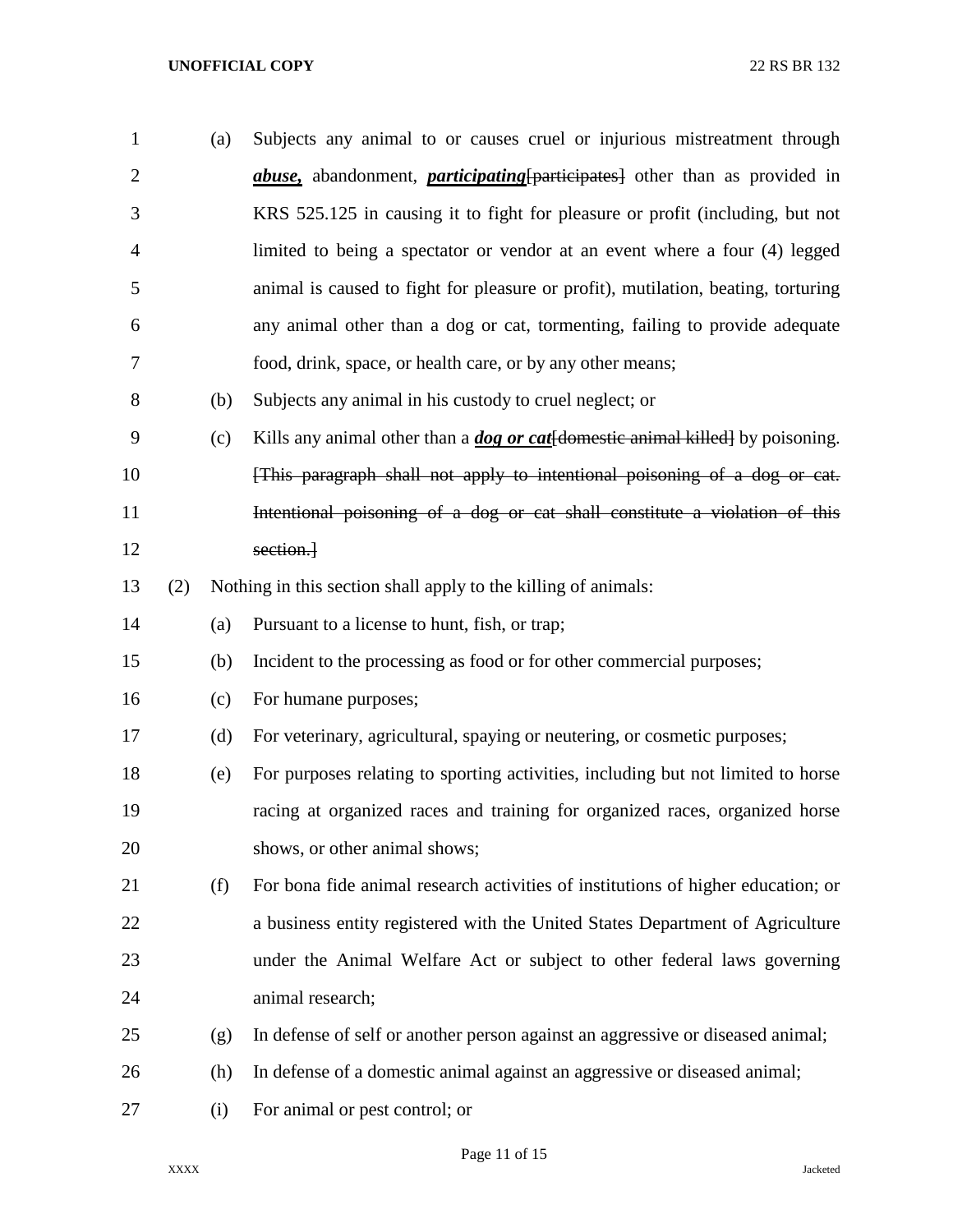| $\mathbf{1}$ |     | For any other purpose authorized by law.<br>(i)                                           |
|--------------|-----|-------------------------------------------------------------------------------------------|
| 2            | (3) | Activities of animals engaged in hunting, field trials, dog training other than           |
| 3            |     | training a dog to fight for pleasure or profit, and other activities authorized either by |
| 4            |     | a hunting license or by the Department of Fish and Wildlife shall not constitute a        |
| 5            |     | violation of this section.                                                                |
| 6            | (4) | Cruelty to animals in the second degree is a Class A misdemeanor.                         |
| 7            | (5) | If a person is convicted of or pleads guilty to an offense under subsection (1) of this   |
| 8            |     | section arising from the person's treatment of an equine, the court may impose one        |
| 9            |     | (1) or both of the following penalties against the person, in addition to fines and       |
| 10           |     | imprisonment:                                                                             |
| 11           |     | An order that the person pay restitution for damage to the property of others<br>(a)      |
| 12           |     | and for costs incurred by others, including reasonable costs, as determined by            |
| 13           |     | agreement or by the court after a hearing, incurred in feeding, sheltering,               |
| 14           |     | veterinary treatment, and incidental care of any equine that was the subject of           |
| 15           |     | the offense resulting in conviction; or                                                   |
| 16           |     | An order terminating or imposing conditions on the person's right to<br>(b)               |
| 17           |     | possession, title, custody, or care of any equine that was the subject of the             |
| 18           |     | offense resulting in conviction.                                                          |
| 19           |     | (6) If a person's ownership interest in an equine is terminated by a judicial order under |
| 20           |     | paragraph (b) of this subsection, the court may order the sale, conveyance, or other      |
| 21           |     | disposition of the equine that was the subject of the offense resulting in conviction.    |
| 22           | (7) | A peace officer, animal control officer, or law enforcement officer who has               |
| 23           |     | probable cause to believe there has been a violation of this section may seize and        |
| 24           |     | take custody of the animal involved pursuant to Section 4 of this Act.                    |
| 25           | (8) | Upon a criminal conviction for cruelty to animals in the second degree, a judge,          |
| 26           |     | in addition to any other penalty, may:                                                    |
| 27           |     | Order forfeiture of any animal seized under Section 4 of this Act, including<br>(a)       |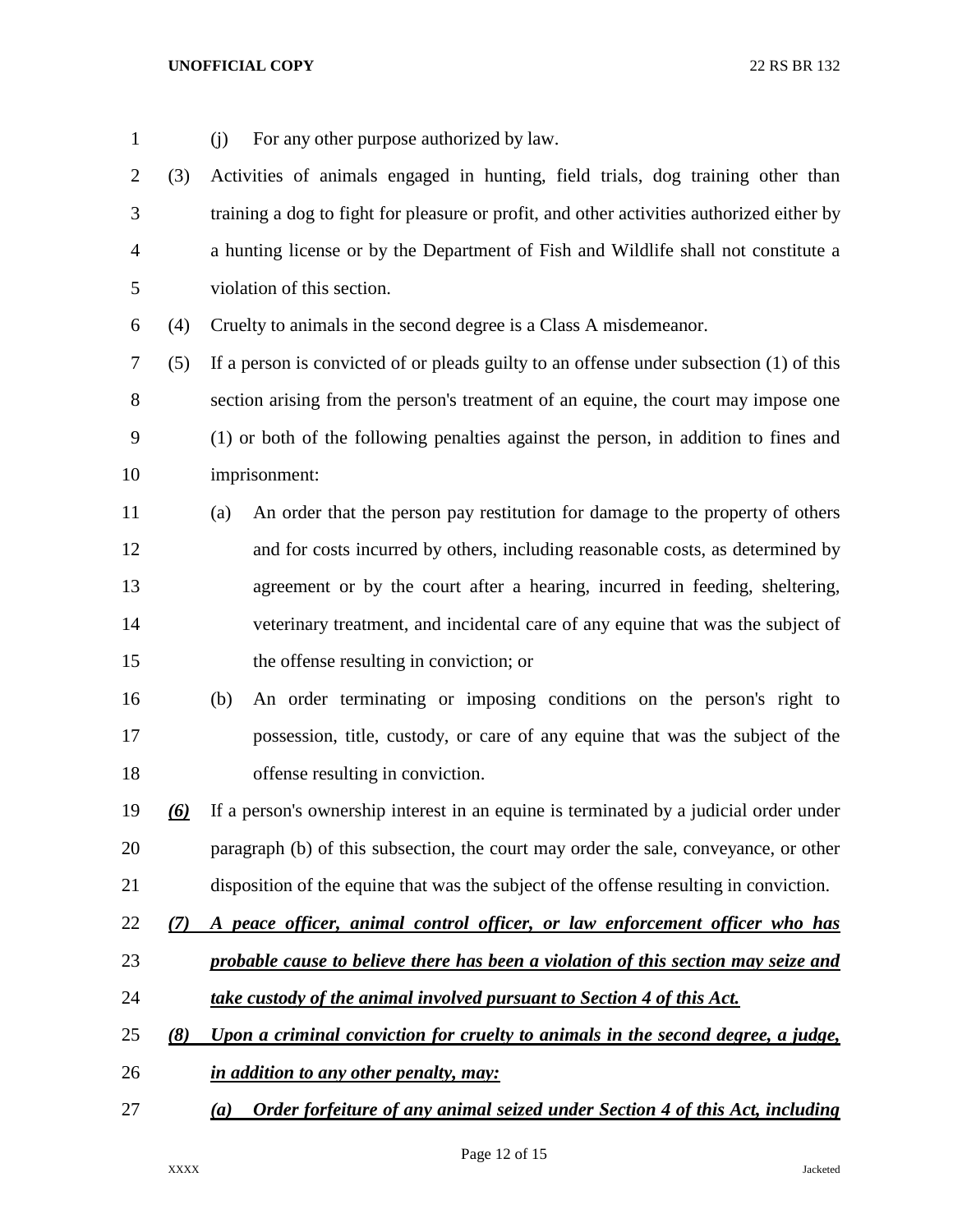| 1  |     |     | other animals owned or kept by the defendant;                                     |
|----|-----|-----|-----------------------------------------------------------------------------------|
| 2  |     | (b) | Order restitution for reasonable unpaid costs of care of any animal seized        |
| 3  |     |     | under Section 4 of this Act;                                                      |
| 4  |     | (c) | <b>Prohibit the defendant from having future possession or custody of any</b>     |
| 5  |     |     | animal for a period of time the court deems reasonable and appropriate;           |
| 6  |     |     | and                                                                               |
| 7  |     | (d) | <b>Impose any other reasonable restrictions on the defendant's custody, care,</b> |
| 8  |     |     | control, or unsupervised access to animals as the court deems necessary for       |
| 9  |     |     | the protection of animals.                                                        |
| 10 |     |     | Section 9. KRS 525.137 is amended to read as follows:                             |
| 11 | (1) |     | As used in this section:                                                          |
| 12 |     | (a) | "Animal" means any nonhuman creature; and                                         |
| 13 |     | (b) | "Sexual contact" means any act committed between a person and an animal           |
| 14 |     |     | for the purpose of sexual arousal, sexual gratification, abuse, or financial gain |
| 15 |     |     | involving:                                                                        |
| 16 |     |     | Contact between the sex organs or anus of one and the mouth, sex<br>1.            |
| 17 |     |     | organs, or anus of another;                                                       |
| 18 |     |     | 2.<br>The insertion of any part of the animal's body into the vaginal or anal     |
| 19 |     |     | opening of the person; or                                                         |
| 20 |     |     | 3.<br>The insertion of any part of the body of a person or any object into the    |
| 21 |     |     | vaginal or anal opening of an animal without a bona fide veterinary or            |
| 22 |     |     | animal husbandry purpose.                                                         |
| 23 | (2) |     | A person is guilty of sexual crimes against an animal if he or she:               |
| 24 |     | (a) | Engages in sexual contact with an animal;                                         |
| 25 |     | (b) | Advertises, solicits, offers, or accepts the offer of an animal, or possesses,    |
| 26 |     |     | purchases, or otherwise obtains an animal, with the intent that the animal be     |
| 27 |     |     | subject to sexual contact; or                                                     |

Page 13 of 15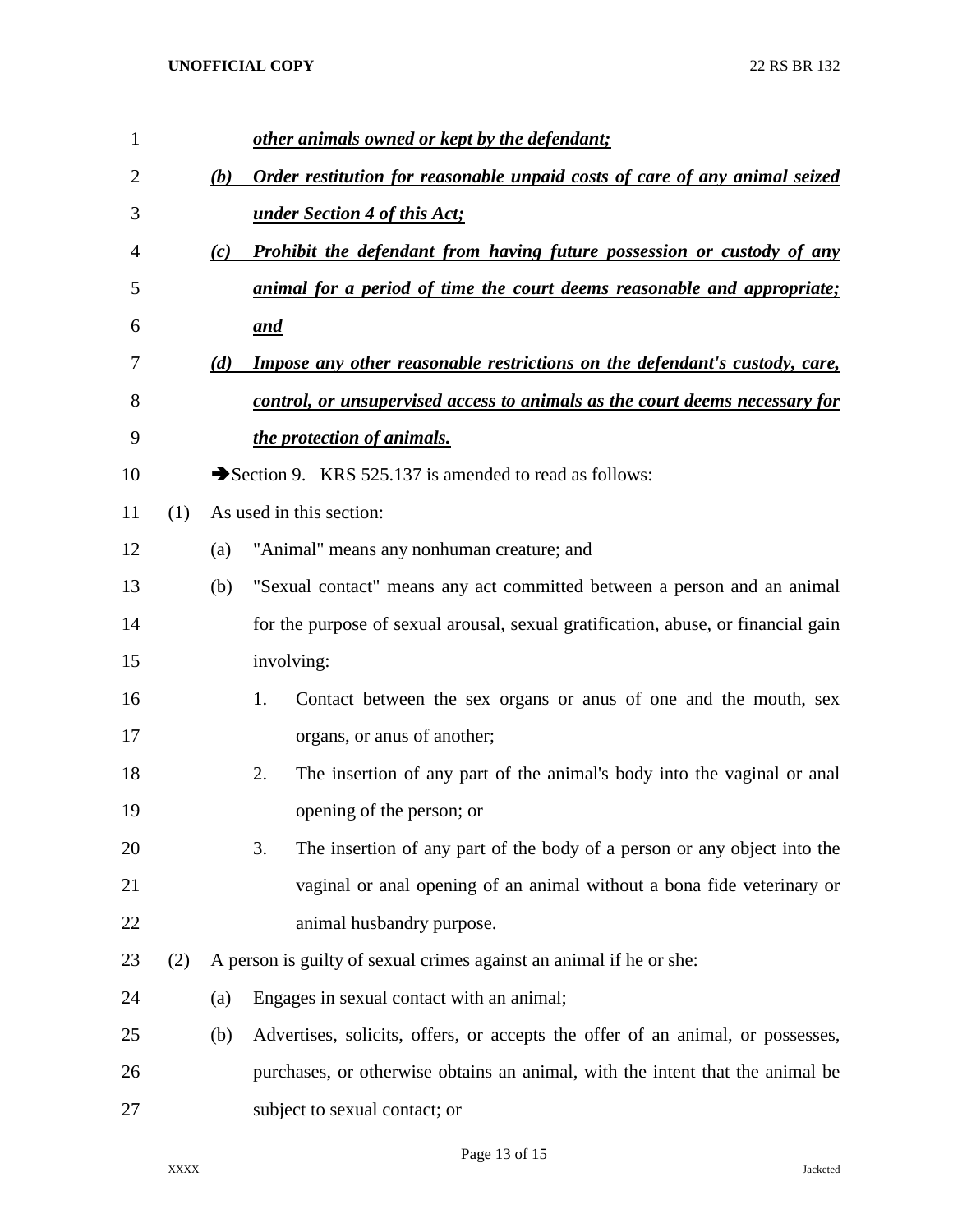animal. (3) Sexual crimes against an animal is a Class D felony. (4) Nothing in this section shall apply to: (a) Accepted veterinary practices; (b) Artificial insemination of an animal for reproductive purposes; (c) Accepted animal husbandry practices, including grooming, raising, breeding, or assisting with the birthing process of animals or any other procedure that provides care for an animal; or (d) Generally accepted practices related to the judging of breed conformation. (5) In addition to the penalty imposed in subsection (3) of this section, the court shall order a person convicted of violating this section to: (a) Relinquish custody of all animals under the person's control. If the person convicted of violating this section is not the owner of the animal that was the subject of the violation, then the animal shall be returned to the owner of the animal. An animal returned to an owner under this section shall not be spayed or neutered prior to being returned; (b) Not harbor, own, possess, or exercise control over any animal, reside in any household where animals are present, or work or volunteer in a place where the person has unsupervised access to animals for a minimum of five (5) years after completion of the imposed sentence; (c) Attend an appropriate treatment program or obtain psychiatric or psychological counseling, at the person's expense; and (d) Reimburse the agency caring for the animal for reasonable costs incurred for the care and treatment of the animal from the date of impoundment until the disposition of the criminal proceeding. *(6) A peace officer or animal control officer who has probable cause to believe there* 

(c) Causes, aids, or abets another person to engage in sexual contact with an